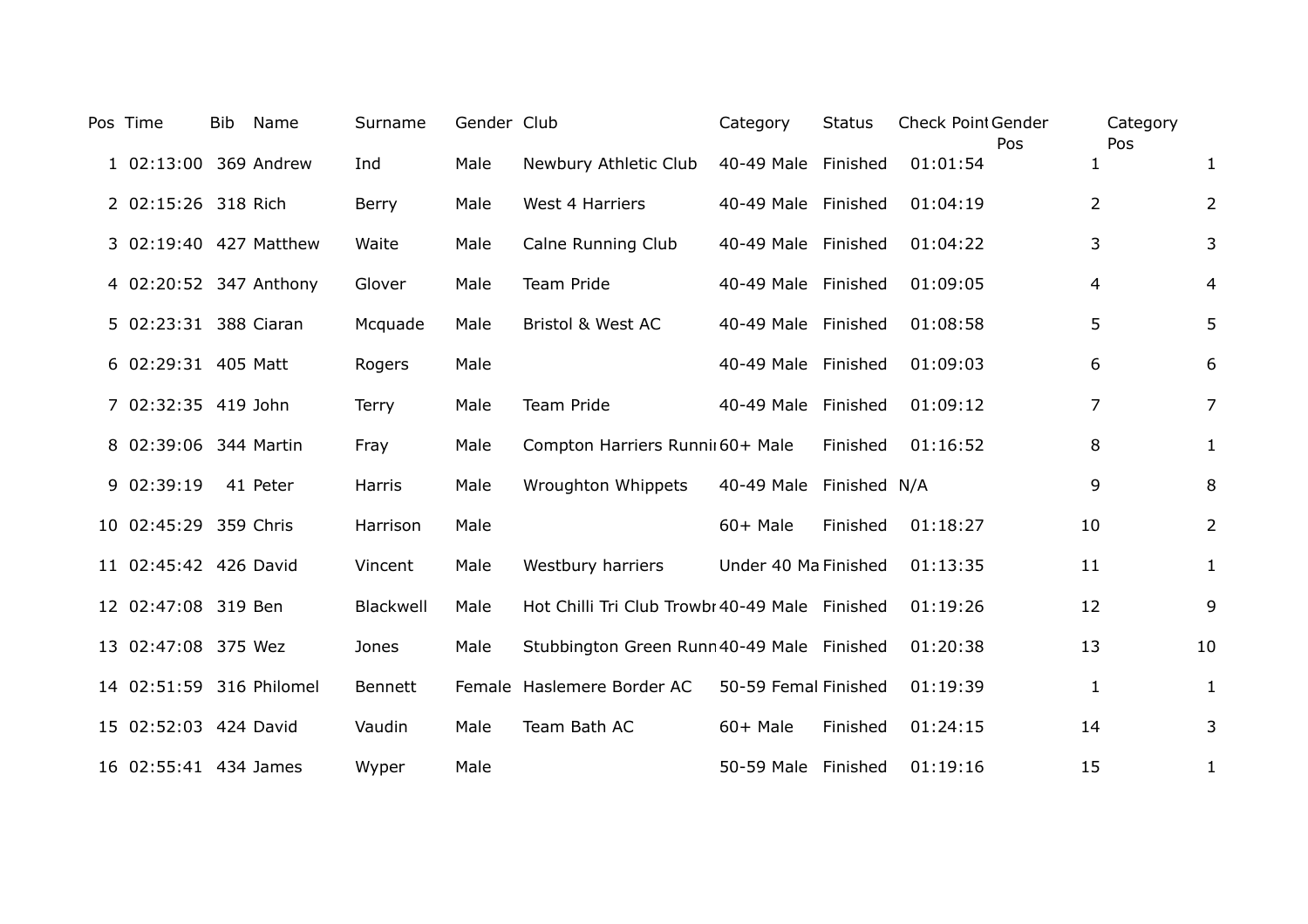|                        | 17 02:56:13 392 Gabriel   | Mudzi     | Male |                                          | 40-49 Male Finished  | 01:19:48 | 16 | 11             |
|------------------------|---------------------------|-----------|------|------------------------------------------|----------------------|----------|----|----------------|
|                        | 18 02:58:23 402 Robert    | Pyle      | Male | Club Pyle                                | 40-49 Male Finished  | 01:19:01 | 17 | 12             |
| 19 03:00:14 377 Dean   |                           | Kellaway  | Male | Haslemere Border AC                      | 40-49 Male Finished  | 01:19:38 | 18 | 13             |
|                        | 20 03:01:08 317 Rachel    | Berry     |      | Female West 4 Harriers                   | 50-59 Femal Finished | 01:27:17 | 2  | $\overline{2}$ |
|                        | 21 03:01:12 386 Sarah     | Mcintosh  |      | Female West 4 Harriers                   | 40-49 Femal Finished | 01:27:16 | 3  | $\mathbf{1}$   |
|                        | 22 03:02:00 358 Daniel    | Harman    | Male | St Mary's Tri Club                       | 40-49 Male Finished  | 01:25:36 | 19 | 14             |
| 23 03:02:26 414 Will   |                           | Sutton    | Male | West 4 Harriers                          | Under 40 Ma Finished | 01:27:18 | 20 | $\overline{2}$ |
|                        | 24 03:02:45 348 Steven    | Gotobed   | Male |                                          | 40-49 Male Finished  | 01:20:41 | 21 | 15             |
|                        | 25 03:05:52 374 Astyn     | Jones     | Male | <b>West4 Harriers</b>                    | Under 40 Ma Finished | 01:27:16 | 22 | 3              |
| 26 03:06:12 435 Ali    |                           | Yousuf    | Male | West 4 Harriers                          | 50-59 Male Finished  | 01:27:16 | 23 | $\overline{2}$ |
| 27 03:06:42 304 Giles  |                           | Archer    | Male | Chippenham Harriers                      | 40-49 Male Finished  | 01:30:28 | 24 | 16             |
| 28 03:07:36 410 Sue    |                           | Sleath    |      | Female Romsey Road Runners               | 50-59 Femal Finished | 01:35:09 | 4  | 3              |
| 29 03:09:01 301 Filipe |                           | Alcobia   | Male |                                          | 40-49 Male Finished  | 01:37:30 | 25 | 17             |
|                        | 30 03:10:01 333 Catherine | Dale      |      | Female Team Bath AC                      | 50-59 Femal Finished | 01:32:17 | 5  | $\overline{4}$ |
| 31 03:11:10 351 Baz    |                           | Green     | Male | Cookham Running Club 40-49 Male Finished |                      | 01:28:59 | 26 | 18             |
|                        | 32 03:13:10 336 Bevan     | Dickerson | Male | Nailsea Running Club                     | 40-49 Male Finished  | 01:26:16 | 27 | 19             |
|                        | 33 03:13:27 425 Dennis    | Wheatley  | Male |                                          | 50-59 Male Finished  | 01:28:49 | 28 | 3              |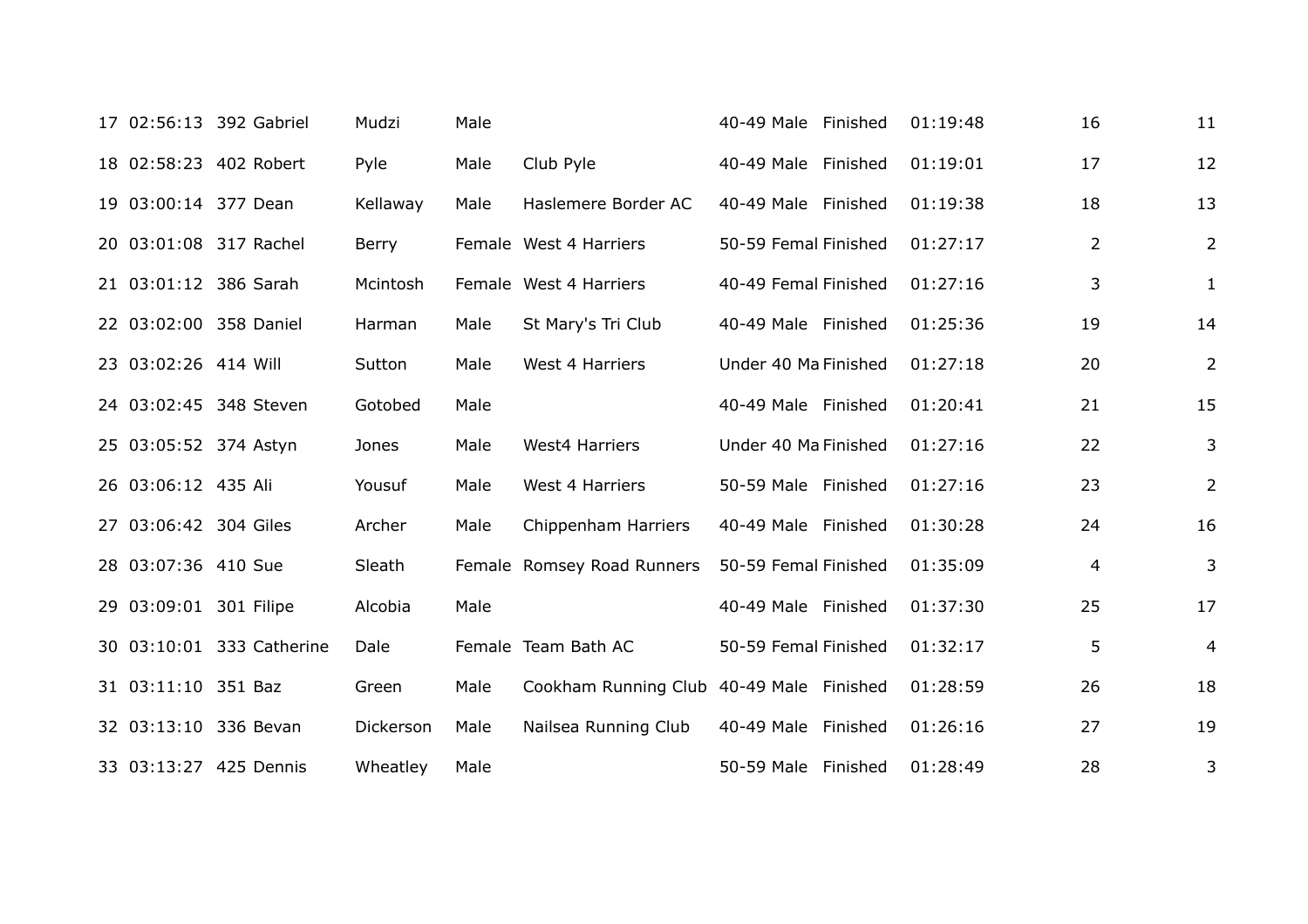| 34 03:14:47 321 Clare  |                           | <b>Bonnick</b> |        | Female Watford Joggers                                | 60+ Female Finished   |          | 01:32:59 | 6  | 1              |
|------------------------|---------------------------|----------------|--------|-------------------------------------------------------|-----------------------|----------|----------|----|----------------|
| 35 03:15:09 307 Jon    |                           | Axon           | Male   | <b>Harwell Harriers</b>                               | 60+ Male              | Finished | 01:31:36 | 29 | 4              |
| 36 03:17:00 311 Tanya  |                           | Baker-gill     |        | Female Nailsea Running Club                           | 50-59 Femal Finished  |          | 01:34:01 | 7  | 5              |
|                        | 37 03:17:01 370 Anthony   | Insull         | Male   | Nailsea Running Club                                  | 60+ Male              | Finished | 01:34:02 | 30 | 5              |
|                        | 38 03:17:58 385 Philomena | Mburu          |        | Female Compton Harriers Runnii 60+ Female Finished    |                       |          | 01:39:24 | 8  | $\overline{2}$ |
| 39 03:18:07 381 Chris  |                           | Lewis          | Male   | Wroughton Whippets                                    | 40-49 Male Finished   |          | 01:34:08 | 31 | 20             |
| 40 03:21:55 432 Nicola |                           | Wilson         | Female |                                                       | 50-59 Femal Finished  |          | 01:39:42 | 9  | 6              |
| 41 03:21:56 323 Paul   |                           | <b>Buckley</b> | Male   |                                                       | 50-59 Male Finished   |          | 01:39:41 | 32 | 4              |
| 42 03:25:20 303 Dean   |                           | Allaway        | Male   | Reading Roadrunners                                   | 40-49 Male Finished   |          | 01:34:08 | 33 | 21             |
| 43 03:26:53 413 Sue    |                           | Stileman       |        | Female Romsey road runners                            | 40-49 Femal Finished  |          | 01:45:46 | 10 | $\overline{2}$ |
| 44 03:28:43 398 Phil   |                           | Perry          | Male   | Chippenham Harriers                                   | Under 40 Ma Finished  |          | 01:36:17 | 34 | $\overline{4}$ |
| 45 03:30:36 366 Jenny  |                           | Hunt           |        | Female Pd Fitness                                     | Under 40 Fer Finished |          | 01:41:42 | 11 | $\mathbf{1}$   |
|                        | 46 03:31:03 433 Daniel    | <b>Brice</b>   |        | Female Swindon Striders                               | 40-49 Femal Finished  |          | 01:45:12 | 12 | 3              |
| 47 03:31:03 322 Claire |                           | <b>Brice</b>   |        | Female Swindon Striders                               | 40-49 Femal Finished  |          | 01:45:13 | 13 | $\overline{4}$ |
| 48 03:31:20 389 Ruth   |                           | Mitchell       |        | Female Trail Running Associatior 50-59 Femal Finished |                       |          | 01:41:49 | 14 | $\overline{7}$ |
| 49 03:31:21 407 Paul   |                           | Ryan           | Male   |                                                       | 40-49 Male Finished   |          | 01:41:49 | 35 | 22             |
| 50 03:32:22 401 Lucie  |                           | Purdy          |        | Female Wroughton Whippets                             | 40-49 Femal Finished  |          | 01:44:23 | 15 | 5              |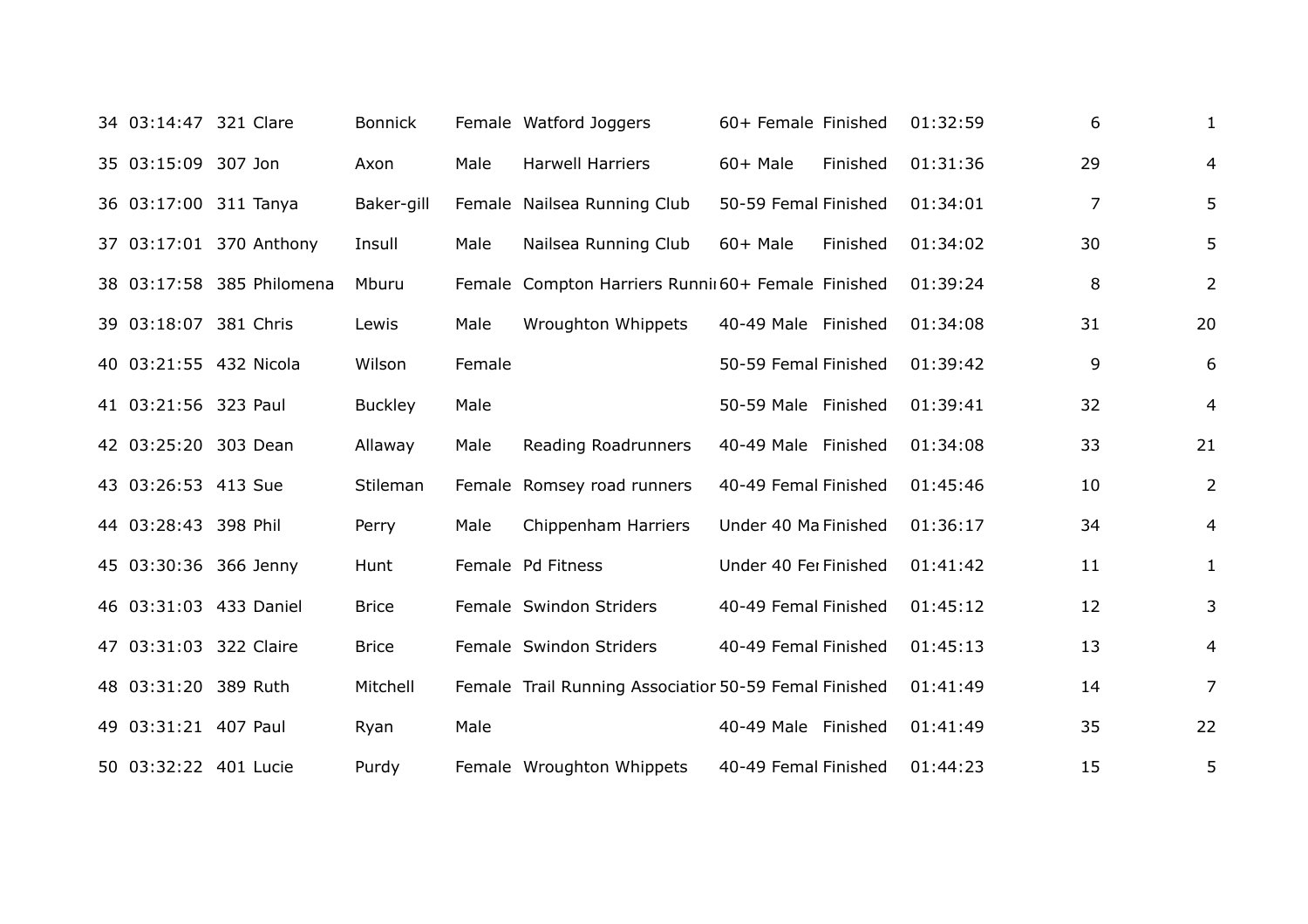|                       | 51 03:32:22 339 Duncan             | Edwards       | Male   |                                                     | 40-49 Male Finished   | 01:44:23 | 36 | 23             |
|-----------------------|------------------------------------|---------------|--------|-----------------------------------------------------|-----------------------|----------|----|----------------|
| 52 03:32:51 314 Mike  |                                    | Bedbrook      | Male   |                                                     | 50-59 Male Finished   | 01:42:10 | 37 | 5              |
| 53 03:32:54 343 Jacob |                                    | Foster        | Male   |                                                     | Under 40 Ma Finished  | 01:42:09 | 38 | 5              |
| 54 03:32:54 422 Tim   |                                    | Tsang         | Male   |                                                     | Under 40 Ma Finished  | 01:42:08 | 39 | 6              |
|                       | 55 03:32:55 396 Debbie             | Pearce        |        | Female Vegan Runners                                | 50-59 Femal Finished  | 01:42:09 | 16 | 8              |
| 56 03:33:09 365 Ali   |                                    | How           |        | Female Mastercard Vocalink Run 40-49 Femal Finished |                       | 01:41:41 | 17 | 6              |
| 57 03:35:29 431 Ben   |                                    | Wilkinson     | Male   |                                                     | 40-49 Male Finished   | 01:37:55 | 40 | 24             |
|                       | 58 03:36:11 341 Stephanie          | Farmer        | Female |                                                     | Under 40 Fer Finished | 01:44:36 | 18 | $\overline{2}$ |
|                       | 59 03:36:12 390 Zaneta             | Morris        |        | Female Wroughton Whippets                           | 40-49 Femal Finished  | 01:44:38 | 19 | $\overline{7}$ |
|                       | 60 03:36:15 379 Robert             | Leach         | Male   |                                                     | 40-49 Male Finished   | 01:42:48 | 41 | 25             |
|                       | 61 03:36:26 334 Christopher Davies |               | Male   |                                                     | 50-59 Male Finished   | 01:39:25 | 42 | 6              |
|                       | 62 03:36:39 399 Matthew            | Prior         | Male   |                                                     | Under 40 Ma Finished  | 01:40:00 | 43 | $\overline{7}$ |
| 63 03:36:45 394 Peter |                                    | Neville       | Male   |                                                     | 40-49 Male Finished   | 01:37:55 | 44 | 26             |
| 64 03:36:47 354 David |                                    | Hall          | Male   |                                                     | Under 40 Ma Finished  | 01:40:01 | 45 | 8              |
|                       | 65 03:38:24 403 Sarah              | Reynolds      |        | Female Running Somewhere Els 40-49 Femal Finished   |                       | 01:46:19 | 20 | 8              |
| 66 03:45:08 312 Chris |                                    | <b>Barnes</b> | Male   | Pronkers                                            | 50-59 Male Finished   | 01:45:10 | 46 | $\overline{7}$ |
|                       | 67 03:45:08 320 Gemma              | Blundy        | Female |                                                     | 40-49 Femal Finished  | 01:45:04 | 21 | 9              |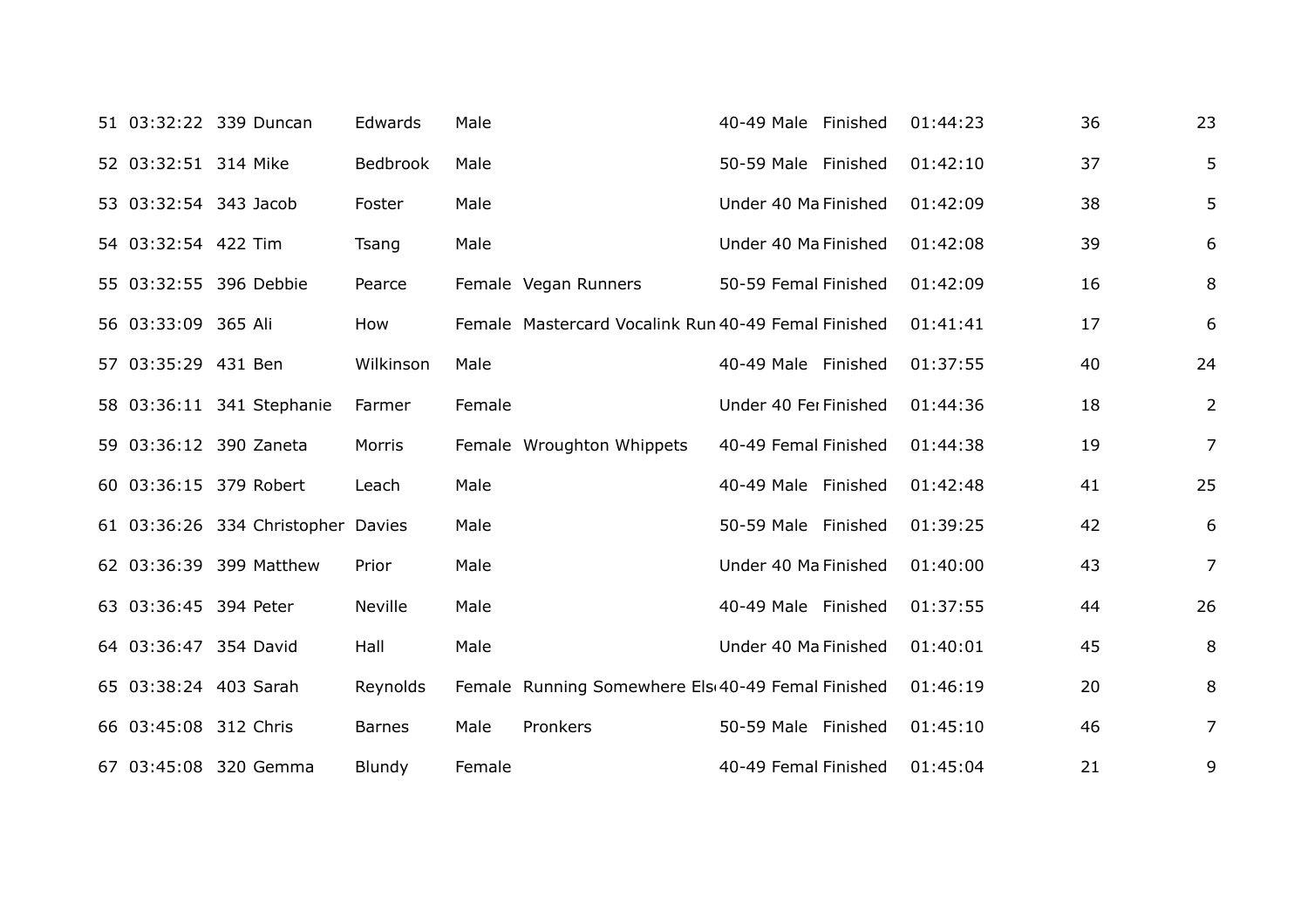| 68 03:45:08 362 Kevin |                        | <b>Hicks</b> | Male   |                                                        | 50-59 Male Finished   |          | 01:45:10 | 47 | 8              |
|-----------------------|------------------------|--------------|--------|--------------------------------------------------------|-----------------------|----------|----------|----|----------------|
|                       | 69 03:46:23 367 George | Hutton       | Male   |                                                        | 50-59 Male Finished   |          | 01:45:54 | 48 | 9              |
| 70 03:46:38 363 Mark  |                        | Hinchliffe   | Male   |                                                        | 40-49 Male Finished   |          | 01:49:25 | 49 | 27             |
| 71 03:48:42 346 Lucy  |                        | Gettins      |        | Female Compton Harriers RC                             | 60+ Female Finished   |          | 01:50:06 | 22 | $\mathbf{3}$   |
| 72 03:50:38 384 Anna  |                        | Marshall     | Female |                                                        | Under 40 Fer Finished |          | 01:51:45 | 23 | 3              |
| 73 03:50:39 361 Mark  |                        | Herd         | Male   | Headington Road Runner 50-59 Male Finished             |                       |          | 01:55:19 | 50 | 10             |
| 74 03:50:47 383 Allan |                        | Lock         | Male   | Midland Veterans AC                                    | 60+ Male              | Finished | 01:50:13 | 51 | 6              |
| 75 03:51:38 417 Izzy  |                        | Symes        | Female |                                                        | Under 40 Fer Finished |          | 01:43:29 | 24 | $\overline{4}$ |
|                       | 76 03:51:38 416 Louisa | Symes        | Female |                                                        | Under 40 Fer Finished |          | 01:43:29 | 25 | 5              |
| 77 03:52:37 325 Jim   |                        | Burn         | Male   | <b>TRA</b>                                             | 50-59 Male Finished   |          | 01:43:36 | 52 | 11             |
| 78 03:52:51 342 Jon   |                        | Ferguson     | Male   |                                                        | 40-49 Male Finished   |          | 01:42:47 | 53 | 28             |
|                       | 79 03:53:30 368 Joseph | Hutton       | Male   |                                                        | Under 40 Ma Finished  |          | 01:45:51 | 54 | 9              |
|                       | 80 03:55:38 409 Andrew | Scowcroft    | Male   | Dorchester RIOT                                        | 40-49 Male Finished   |          | 01:50:15 | 55 | 29             |
|                       | 81 03:55:50 331 Steve  | Cowls        | Male   | Headington Road Runner 60+ Male                        |                       | Finished | 01:50:31 | 56 | $\overline{7}$ |
| 82 03:55:51 337 Tim   |                        | Dixon        | Male   | Headington Road Runnel 50-59 Male Finished             |                       |          | 01:50:32 | 57 | 12             |
|                       | 83 03:55:57 420 Julian | Tranter      |        | Female Headington Road Runnel 50-59 Femal Finished N/A |                       |          |          | 26 | 9              |
|                       | 84 03:57:00 313 Alison | Barry        |        | Female Headington Road Runnel 50-59 Femal Finished N/A |                       |          |          | 27 | 10             |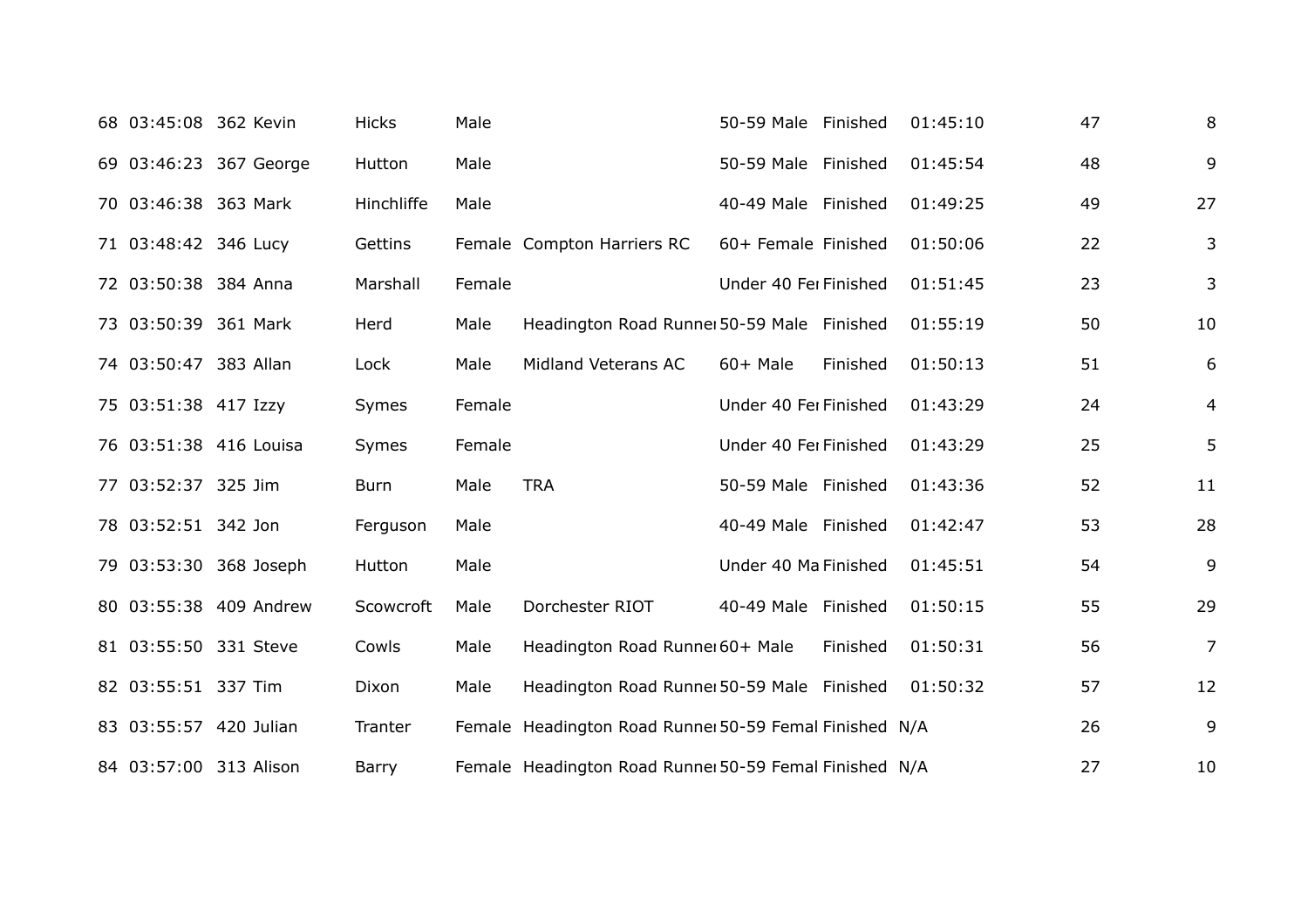|                       | 85 03:58:04 380 Morten   | Lennholm        | Male           | Headington Road Runne 60+ Male                        |                      | Finished | 01:51:29 | 58 | 8              |
|-----------------------|--------------------------|-----------------|----------------|-------------------------------------------------------|----------------------|----------|----------|----|----------------|
| 86 04:01:58 326 Kevin |                          | <b>Byrne</b>    | Male           | Headington Road Runner 60+ Male                       |                      | Finished | 01:51:54 | 59 | 9              |
|                       | 87 04:02:00 376 Jessica  | Keeble          |                | Female West Berkshire Run Toge Under 40 Fer Finished  |                      |          | 01:55:48 | 28 | 6              |
| 88 04:02:15 360 Maria |                          | Hedge           |                | Female Traill Running Associatio 50-59 Femal Finished |                      |          | 01:52:26 | 29 | 11             |
|                       | 89 04:07:19 357 Helen    | Harbrow         |                | Female watford joggers                                | 50-59 Femal Finished |          | 01:52:05 | 30 | 12             |
| 90 04:07:19 387 Ty    |                          | Mckeown         | Male           | Castle Point Joggers                                  | $60+$ Male           | Finished | 01:52:05 | 60 | 10             |
|                       | 91 04:12:16 404 Robert   | Rodger          | Male           |                                                       | 60+ Male             | Finished | 01:49:21 | 61 | 11             |
|                       | 92 04:13:38 395 Kathleen | Paul            | Female Nailsea |                                                       | 50-59 Femal Finished |          | 01:56:38 | 31 | 13             |
| 93 04:13:39 408 Jon   |                          | <b>Saunders</b> | Male           | Nailsea RC                                            | 50-59 Male Finished  |          | 01:56:33 | 62 | 13             |
| 94 04:13:41 382 David |                          | Lippiatt        | Male           | Nailsea Running Club                                  | 50-59 Male Finished  |          | 01:56:36 | 63 | 14             |
|                       | 95 04:14:57 428 Sharon   | Walton          | Female         |                                                       | 50-59 Femal Finished |          | 01:58:50 | 32 | 14             |
|                       | 96 04:15:08 393 Rebecca  | Mulley          |                | Female Southampton AC                                 | 40-49 Femal Finished |          | 01:56:40 | 33 | 10             |
|                       | 97 04:15:08 352 Trevor   | Gregory         | Male           |                                                       | $60+$ Male           | Finished | 01:56:49 | 64 | 12             |
|                       | 98 04:15:09 353 Sarah    | Gregory         |                | Female Stubbington Green Runn Under 40 Fer Finished   |                      |          | 01:56:39 | 34 | $\overline{7}$ |
|                       | 99 04:17:46 423 Simon    | Underwood Male  |                | Lonely Goat                                           | $60+$ Male           | Finished | 01:56:54 | 65 | 13             |
|                       | 100 04:28:05 437 Amanda  | Lopez           |                | Female Hart Road Runners                              | 50-59 Femal Finished |          | 02:07:27 | 35 | 15             |
|                       | 101 04:28:05 418 Janette | Teague          |                | Female Hart Road Runners                              | 50-59 Femal Finished |          | 02:07:25 | 36 | 16             |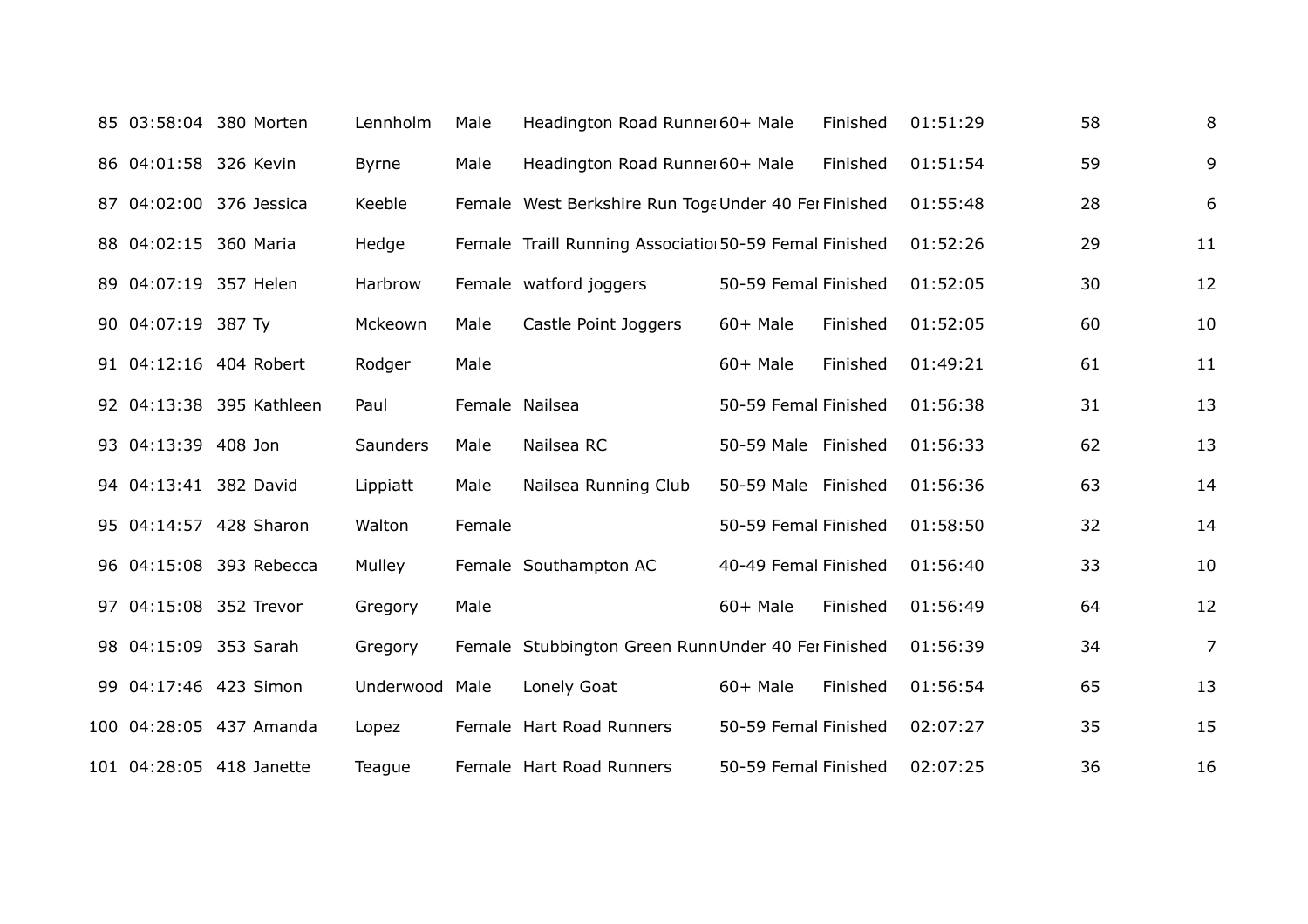|  |                        | 102 04:36:51 373 Catherine | James    |        | Female SLINN ALLSTARS                            | 40-49 Femal Finished     |             | 02:09:13 | 37 | 11 |
|--|------------------------|----------------------------|----------|--------|--------------------------------------------------|--------------------------|-------------|----------|----|----|
|  |                        | 103 04:36:52 308 Alison    | Bagnall  |        | Female SLINN ALLSTARS                            | 40-49 Femal Finished     |             | 02:09:11 | 38 | 12 |
|  | 104 04:42:36 350 John  |                            | Gray     | Male   | <b>Hart Road Runners</b>                         | $60+$ Male               | Finished    | 02:08:40 | 66 | 14 |
|  | 105 04:42:37 372 Sally |                            | Ivey     |        | Female Hart Road Runners                         | 50-59 Femal Finished     |             | 02:08:44 | 39 | 17 |
|  | 106 04:44:07 349 Anita |                            | Grant    |        | Female hart Road Runners                         | 60+ Female Finished      |             | 02:09:53 | 40 | 4  |
|  |                        | 107 05:12:42 400 Tracey    | Prior    | Female |                                                  | 60+ Female Finished      |             | 01:47:26 | 41 | 5  |
|  | 108 05:27:05 306 Liz   |                            | Atkinson |        | Female Reading roadrunners                       | 60+ Female Finished      |             | 02:46:15 | 42 | 6  |
|  | 109 05:27:05 305 Andy  |                            | Atkinson | Male   | Reading roadrunners                              | 60+ Male                 | Finished    | 02:46:18 | 67 | 15 |
|  |                        | 110 05:27:06 391 Peter     | Morris   | Male   | Reading roadrunners                              | 60+ Male                 | Finished    | 02:46:29 | 68 | 16 |
|  |                        | 309 Chris                  | Bagnall  | Male   |                                                  | 40-49 Male Not Started   |             |          |    |    |
|  |                        | 436 Chad                   | Rogerson | Male   |                                                  | 40-49 Male Not Started   |             |          |    |    |
|  |                        | 302 Nrmeen                 | Alkhiry  |        | Female Pronkers                                  | Under 40 Fer Not Started |             |          |    |    |
|  |                        | 364 Philip                 | Hobbs    | Male   | mad tri                                          | $60+$ Male               | Not Started |          |    |    |
|  |                        | 378 Jen                    | Kingwill |        | Female West 4 HArriers                           | 40-49 Femal Not Started  |             |          |    |    |
|  |                        | 328 Stephen                | Clayson  | Male   | Pride                                            | 40-49 Male Retired       |             |          |    |    |
|  |                        | 412 Bryan                  | Stickler | Male   | Trail Running Associatior 50-59 Male Not Started |                          |             |          |    |    |
|  |                        | 329 Jennifer               | Colley   |        | Female Chippenham Harriers                       | 40-49 Femal Not Started  |             |          |    |    |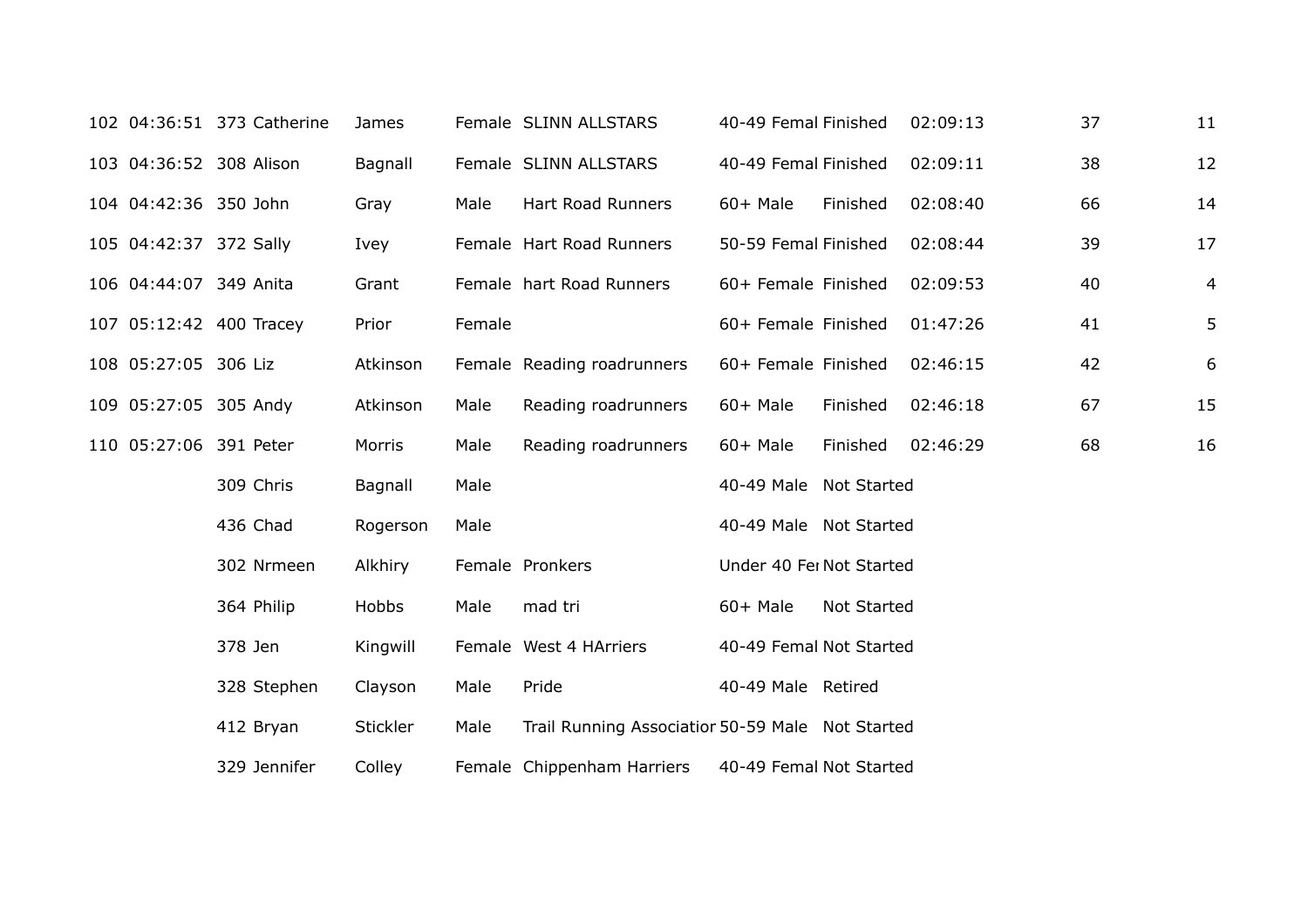| 338 Sheila   | <b>Drake</b>   | Female |                                                     | 50-59 Femal Not Started  |                    |
|--------------|----------------|--------|-----------------------------------------------------|--------------------------|--------------------|
| 324 Chris    | <b>Bullard</b> | Male   | Fell Runners Associaton 60+ Male                    |                          | <b>Not Started</b> |
| 371 Mark     | Ireland        | Male   | Team Bath AC                                        | 50-59 Male Not Started   |                    |
| 332 Anne     | Croft          |        | Female Hart Road Runners                            | 50-59 Femal Not Started  |                    |
| 429 Simon    | White          | Male   |                                                     | 40-49 Male Not Started   |                    |
| 430 Ilana    | Wigfield       |        | Female TEAM BATH AC                                 | 50-59 Femal Not Started  |                    |
| 355 Jess     | Hall           |        | Female Wimbledon Windmilers 40-49 Femal Not Started |                          |                    |
| 411 Kevin    | Smith          | Male   | eastleigh                                           | 50-59 Male Not Started   |                    |
| 356 Graham   | Hampshire      | Male   | Nailsea Running Club                                | 50-59 Male Not Started   |                    |
| 335 Darren   | Dempsey        | Male   | Cheltenham & County Hi Under 40 Ma Retired          |                          | 01:17:26           |
| 421 Lorraine | Treadwell      |        | Female Horsham Joggers                              | 50-59 Femal Not Started  |                    |
| 310 Kathryn  | Bagnall        | Female |                                                     | 40-49 Femal Not Started  |                    |
| 345 Angela   | Gatward        | Female |                                                     | 40-49 Femal Not Started  |                    |
| 327 Amy      | Cameron        |        | Female Swindon Striders                             | 40-49 Femal Not Started  |                    |
| 315 Rachel   | Bendell        | Female |                                                     | 40-49 Femal Not Started  |                    |
| 406 Harriet  | Rose           | Female |                                                     | Under 40 Fei Not Started |                    |
| 415 Daniel   | Swain          | Male   | Run for Fun                                         | 40-49 Male Retired       |                    |